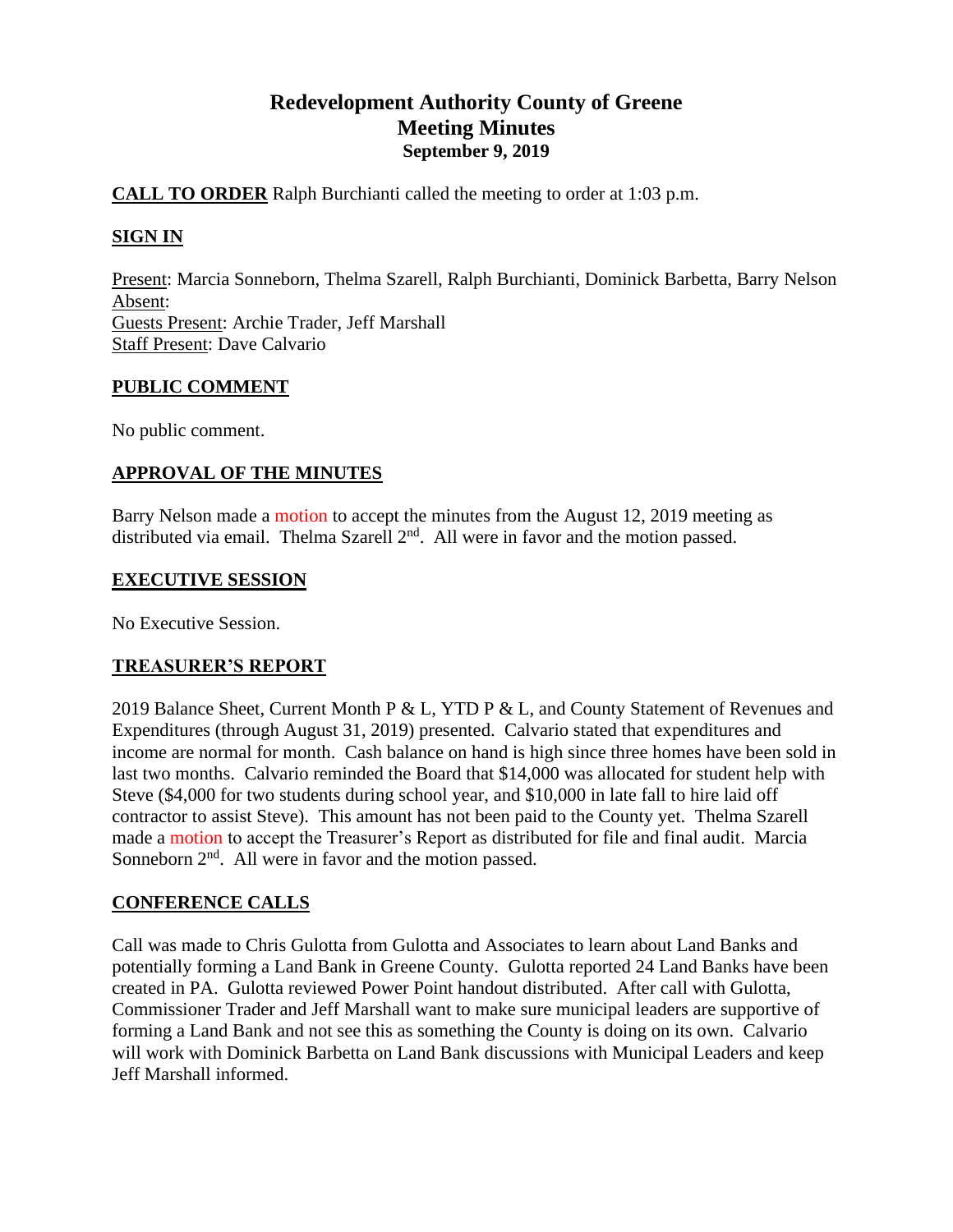Call was made to Colin Fitch to discuss the possibility of selling blighted properties RDA obtains at Judicial Sales to local contractor(s). John Hughes from Hughes Construction approached Calvario about purchasing blighted properties from RDA and rehabbing them on his own. Fitch did not feel comfortable with this since it could be perceived as favoritism if sale of homes not open to a bidding process. Fitch suggested developing list of pre-approved contractors and rotate through list.

### **OLD BUSINESS**

#### **Properties for Sale**

Floral Shop (listed with Rick Kalsey) for \$89,000. No interest. 126 A Street, Clarksville (Teagarden Homes/GI Town) waiting for carpet.

#### **Nazer St. Remediation and Stabilization Update**

Greene County Habitat for Humanity \$75,000 PHARE Grant (original grant to Habitat was for \$150,000). Construction to build one home on E. Franklin St, Waynesburg is progressing. \$50,345.37 paid thus far to Habitat.

\$75,000 from the original grant of \$150,000 was modified and reallocated to Clarksville (Pitt Gas).

#### **Howard Contracting Lawsuit**

Arbitrators awarded \$8,000 to Howard Contracting. Waiting for attorneys to finalize. Check for \$8,000 has been issued to Mariner, Jones and Fitch. Colin Fitch said that Howard's attorney has accepted decision and will sign paperwork to close matter.

#### **Land Bank Law**

SB 667 Land Bank law. Conference call with Chris Gulotta as reported above.

#### **NEW BUSINESS**

- 1. Calvario explained that lease approved with EQT at last meeting, \$3,000 per acre with 16% royalty, was not accepted by EQT. 16% royalty would include post-production deductions. Reviewed new lease offer from EQT. Offer of \$3,500 per acre and 15% royalty with no postproduction costs. After discussion, Barry Nelson made a motion approving the lease, but the language of no post-production must state, "No Post-Production Costs of Any Type." Dominick Barbetta 2<sup>nd</sup>. All were in favor and the motion passed.
- 2. After discussion, Dominick Barbetta made a motion establishing the selling price of 126 A St, Clarksville (GI Town) at \$68,000, and giving the Executive Director the authority to come down to \$65,000 without coming back to the Board of Directors. Barry Nelson 2nd. All were in favor and the motion passed.
- 3. Reviewed homebuyer assistance application from Grace and James Booth. Calvario showed the Booths 126 A St, Clarksville and they are interested in establishing a Land Contract on this home. They are meeting with Blueprints on September 17.
- 4. 81 and 82 C St, Clarksville (GI Town) was purchased at the June 2019 Judicial Sale. Both sides of duplex were occupied when purchased. Calvario reported on condition of 81 C St, occupied by Robbin Howes, after walking through with Steve Salisbury. Minor repairs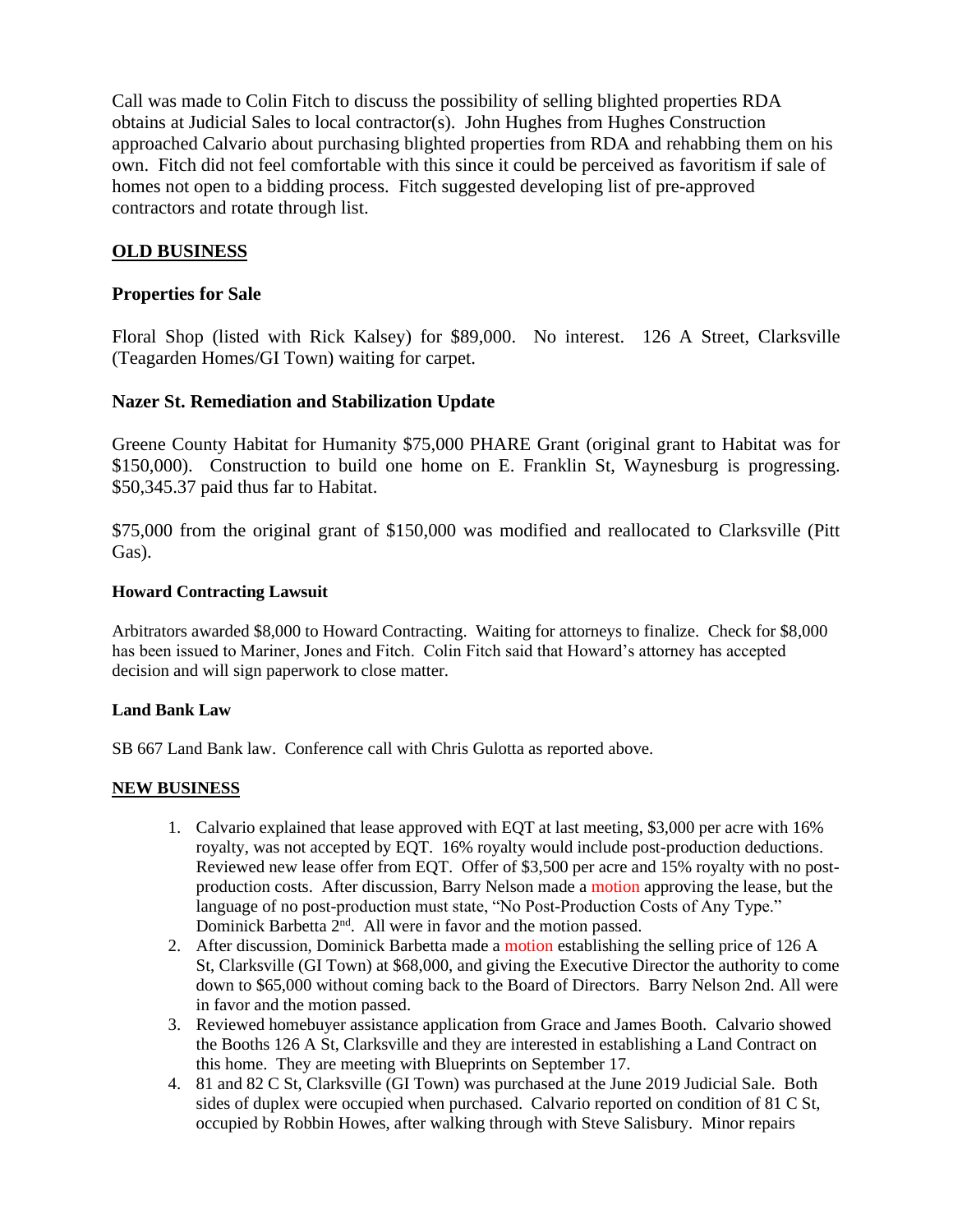necessary. Residents of 82 C St, would not allow Salisbury or Calvario to walk through the home since Calvario did not make arrangements prior. Calvario reported he tried to contact both residents via phone, but neither answered and he could not leave a message. Calvario reported windows broken on home and abandoned car in front yard of 82 C St.

After discussion, Dominick Barbetta made a motion to evict the residents of 82 C St. Thelma Szarell 2<sup>nd</sup>. All were in favor and the motion passed.

After discussion, Barry Nelson made a motion to rent 81 C St to Robbin Howes at \$350 per month for six months, which includes water, sewage and garbage. Dominick Barbetta 2<sup>nd</sup>. All were in favor and the motion passed.

- 5. Rogersville Development. Decision made to build second townhome unit on Third St.
- 6. Decision on short-term investment of PHARE funds for Nineveh Heights will be made once received.
- 7. Conference call with Colin Fitch as reported above.
- 8. Reviewed summary of Land Installment Purchase Contracts as distributed. Calvario gave update on Victoria Murray's plans once her father's estate is settled. Melissa Framelli/Beabout has until end of December 2019 to qualify for a mortgage and pay RDA in full.
- 9. Resolution authorizing Ralph Burchianti to sign EQT gas/oil lease as requested by Colin Fitch presented. All Board members, except Ralph Burchianti, signed resolution.
- 10. Discussed email Calvario sent to Board previously in which TRPIL asked RDA to be the Banker for a grant they applied for. Consensus by the Board that we should not be the Banker since the activity of the grant was outside Greene County.
- 11. Calvario reported that he received a call from Joe John and he would like to donate a home in Nemacolin to RDA. No action taken.

### **DIRECTOR'S REPORT**

- 1. Finances. Need to sell houses/LIPCs. Six LIPCs are in place (1880 Jefferson Rd, 127 School St, 133 Bowlby, 333 Steele Hill Rd, 54  $1<sup>st</sup>$  Ave, 63-64 C St); and rentals of 295  $5<sup>th</sup>$  Ave, Crucible, 126 Fairview Ave, 363 Nazer St, and garage in Clarksville (GI Town). Nemacolin home-owner repair payments also are being made monthly.
- 2. Update on Nemacolin, Inc. and outstanding balances on homes purchased at Judicial Sales. Calvario reported that we cannot get water turned on at 190 March Ave, Nemacolin because of affidavit filed by Nemacolin, Inc on property and their attorney has not called Colin Fitch back in two weeks.
- 3. Nemacolin home owner occupied rehab update: six projects complete and home owners are repaying RACG. One more project to complete. Open another round of home owner repairs for the old side?
- 4. Closed on 105 3<sup>rd</sup> St, Rogersville on July 22. Loss of \$3,637.55 on the sale.
- 5. Closed on 145 Fairview Ave, Jefferson on August 23.
- 6. Tax Assessment Appraisals of 126 and 145 Fairview Ave, Jefferson distributed. Both are coming off Tax Abatement at end of 2019. 126 assessed at \$66,590. 145 assessed at 79,290.
- 7. Community Bank may donate a home in Crucible to RDA.
- 8. Only one student from GCCTC working for Steve this fall. Other student who was hired is staying at GCCTC to obtain new certifications being offered. No other students with proper skill set available.
- 9. Contacted by two parties to purchase 117 Elm St (Fairview Ave), Jefferson once demolished and cleaned up.